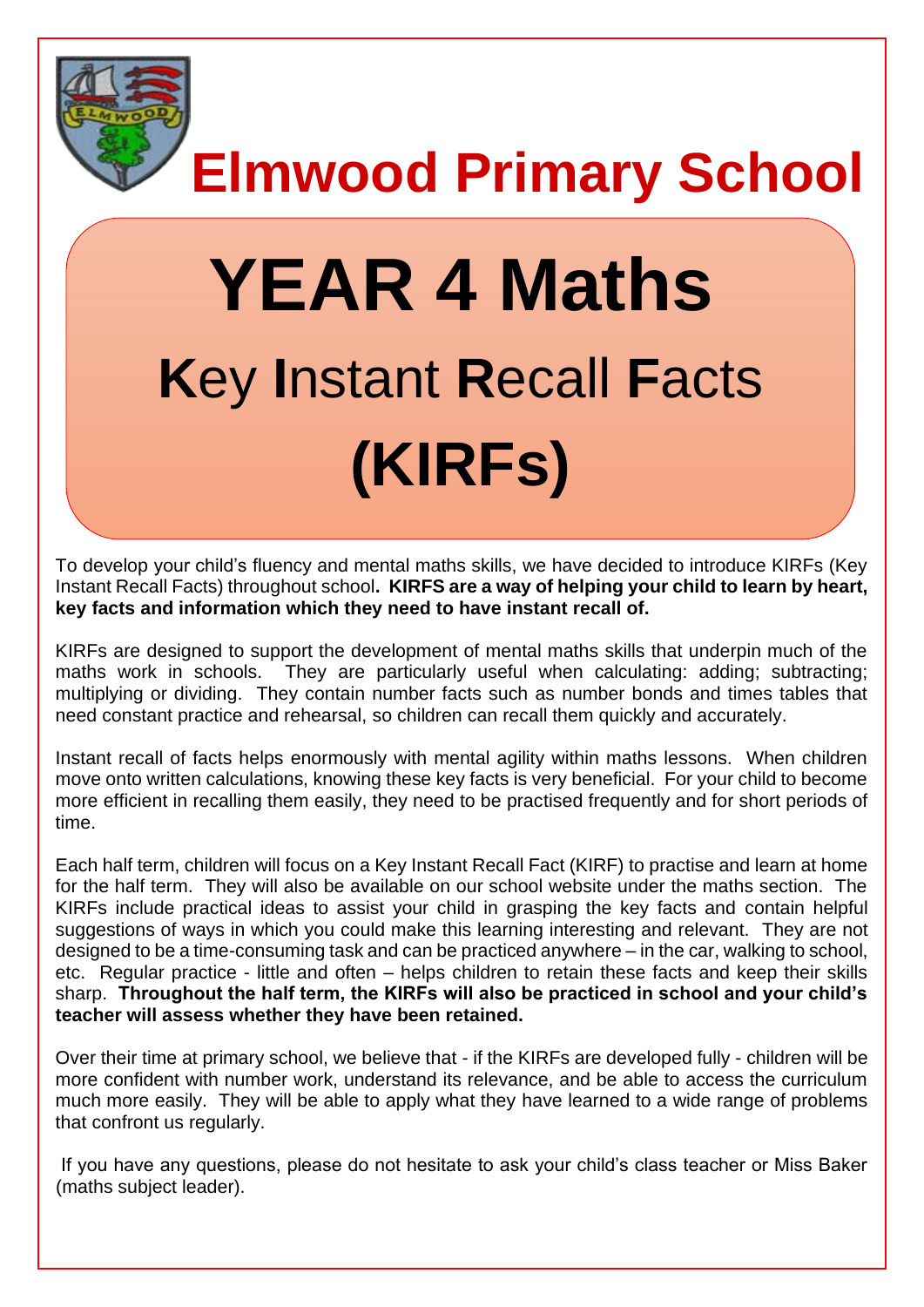

# **K**ey **I**nstant **R**ecall **F**acts **YEAR 4** – Autumn 1

### **I know number bonds to 100**

By the end of this half term, children should know the following facts. The aim is for them to recall these facts **instantly**.

#### Some examples:

| <b>Key Vocabulary</b>               | $37 + 63 = 100$                                       | $60 + 40 = 100$                                       |
|-------------------------------------|-------------------------------------------------------|-------------------------------------------------------|
| What do I add to 65 to make<br>100? | $63 + 37 = 100$<br>$100 - 37 = 63$<br>$100 - 63 = 37$ | $40 + 60 = 100$<br>$100 - 40 = 60$<br>$100 - 60 = 40$ |
| What is 100 take away 6?            |                                                       |                                                       |
| What is 13 less than 100?           | $48 + 52 = 100$<br>$52 + 48 = 100$                    | $75 + 25 = 100$<br>$25 + 75 = 100$                    |
| How many more than 98 is 100?       | $100 - 52 = 48$<br>$100 - 48 = 52$                    | $100 - 25 = 75$<br>$100 - 75 = 25$                    |
|                                     |                                                       |                                                       |

This list includes some examples of facts that children should know. They should be able to answer questions including missing number questions.

e.g.  $49 + ( ) = 100$  or  $100 - ( ) = 72$ 

#### **Top Tips**

The secret to success is practising **little** and **often**. Use time wisely. Can you practise these KIRFs while walking to school or during a car journey? You do not need to practise them all at once; perhaps you could have a fact of the day. If you would like more ideas, please speak to your child's teacher.

Buy one get three free – If your child knows one fact (e.g.  $85 + 15 = 100$ ), can they tell you the other three facts in the same fact family?

Use number bonds to 10 – How can your number bonds to 10 help you work out number bonds to 100?

Play Games – There are missing number questions at [www.conkermaths.com.](http://www.conkermaths.com/) See how many questions you can answer in 90 seconds. There is also a number bond pair game to play.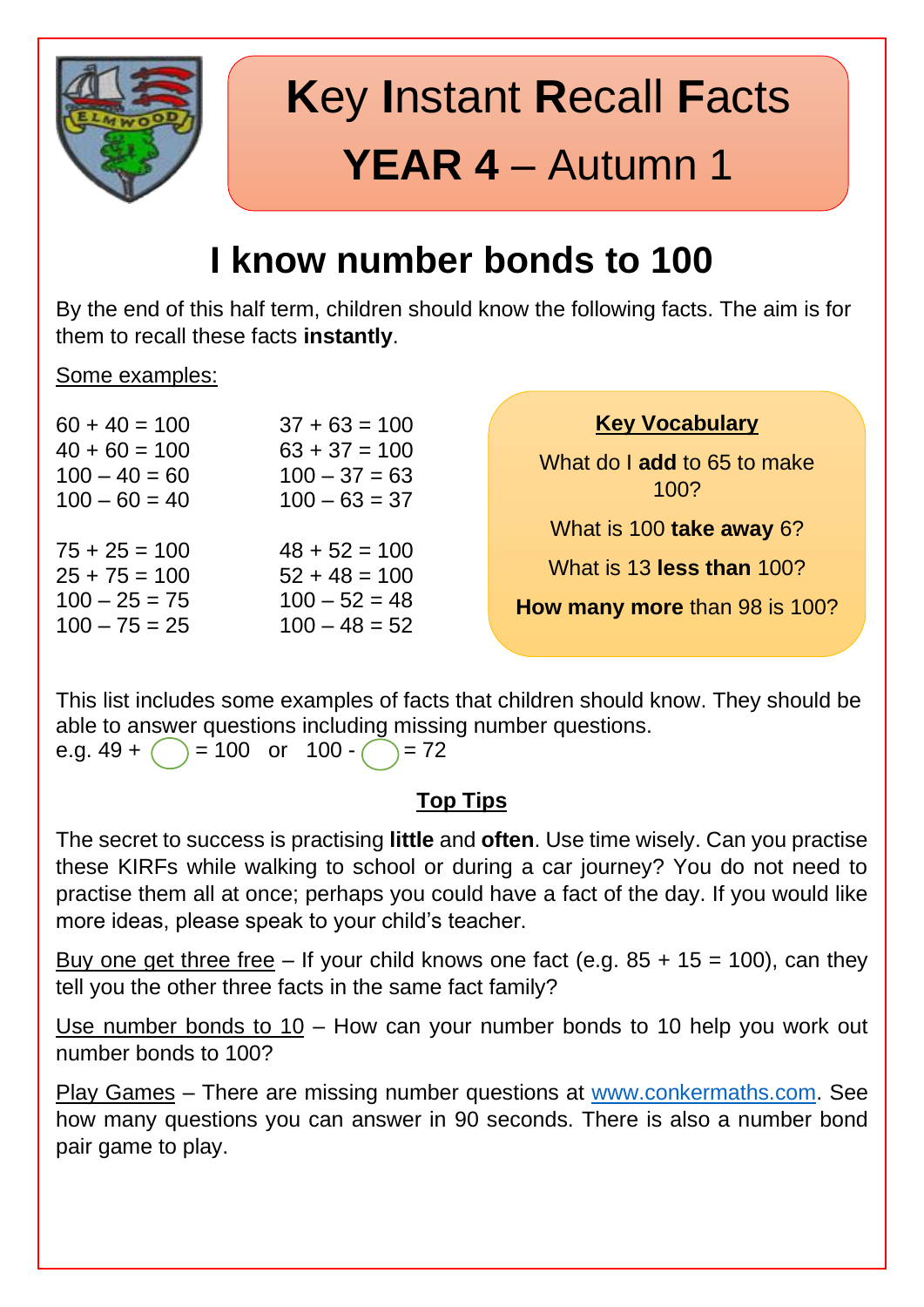

### **I know the multiplication and division facts for the**

### **6 and 12 times table.**

By the end of this half term, children should know the following facts. The aim is for them to recall these facts **instantly**.

 $6 \times 1 = 6$   $12 \times 1 = 12$   $6 \div 6 = 1$   $12 \div 12 = 1$  $6 \times 2 = 12$   $12 \times 2 = 24$   $12 \div 6 = 2$   $24 \div 12 = 2$  $6 \times 3 = 18$   $12 \times 3 = 36$   $18 \div 6 = 3$   $36 \div 12 = 3$  $6 \times 4 = 24$   $12 \times 4 = 48$   $24 \div 6 = 4$   $48 \div 12 = 4$  $6 \times 5 = 30$   $12 \times 5 = 60$   $30 \div 6 = 5$   $60 \div 12 = 5$  $6 \times 6 = 36$   $12 \times 6 = 72$   $36 \div 6 = 6$   $72 \div 12 = 6$  $6 \times 7 = 42$   $12 \times 7 = 84$   $42 \div 6 = 7$   $84 \div 12 = 7$  $6 \times 8 = 48$   $12 \times 8 = 96$   $48 \div 6 = 8$   $96 \div 12 = 8$  $6 \times 9 = 54$   $12 \times 9 = 108$   $54 \div 6 = 9$   $108 \div 12 = 9$  $6 \times 10 = 60$  12 x 10 = 120  $60 \div 6 = 10$  120  $\div 12 = 10$  $6 \times 11 = 66$  12 x 11 = 132  $66 \div 6 = 11$  132  $\div 12 = 11$  $6 \times 12 = 72$  12 x 12 = 144 72 ÷ 6 = 12 144 ÷ 12 = 12

**Key Vocabulary**

What is 8 **multiplied by** 6?

What is 6 **times** 8?

What is 24 **divided by** 12?

They should be able to answer these questions in any order, including missing number questions e.g.  $6 \times \bigcirc$  = 72 or  $\bigcirc$  ÷ 12 = 4

#### **Top Tips**

The secret to success is practising **little** and **often**. Use time wisely. Can you practise these KIRFs while walking to school or during a car journey? You do not need to practise them all at once; perhaps you could have a fact of the day. If you would like more ideas, please speak to your child's teacher.

Songs and Chants – You can buy Times Tables CDs or find multiplication songs and chants online. You can also use Education City songs and websites [www.timestables.co.uk,](http://www.timestables.co.uk/) [www.timestables.me.uk](http://www.timestables.me.uk/) and [www.ttrockstars.com](http://www.ttrockstars.com/)

Double your threes – Multiplying a number by 6 is the same as multiplying by 3 then doubling the answer.  $7 \times 3 = 21$  and double 21 is 42, so  $7 \times 6 = 42$ 

Buy one get three free – If your child knows one fact (e.g.  $3 \times 6 = 18$ ), can they tell you the other three facts in the same fact family?

WARNING! – When creating fact families, children sometimes get confused by the order of the numbers in the division number sentence. It is tempting to say that the biggest number goes first, but it is more helpful to say that the answer to the multiplication goes first, as this will help your child more in later years when they study fractions, decimals and algebra. E.g.  $6 \times 12 = 72$ . The answer to the multiplication is 72, so  $72 \div 6 = 12$  and  $72 \div 12 = 6$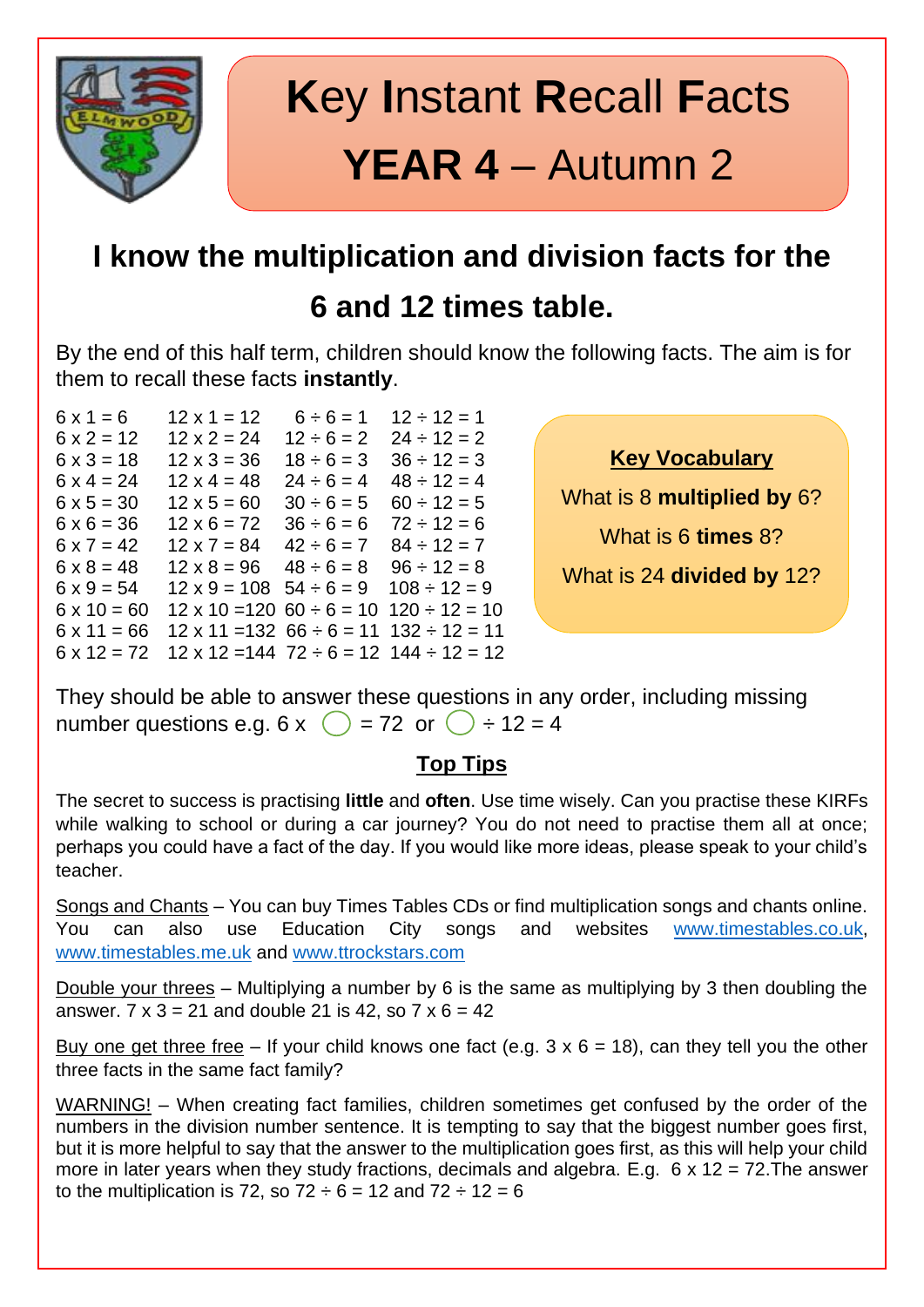

# **K**ey **I**nstant **R**ecall **F**acts **YEAR 4** – Spring 1

#### **I know the multiplication and division facts for the 9 and 11 times tables.**

By the end of this half term, children should know the following facts. The aim is for them to recall these facts **instantly**.

 $9 \times 4 = 36$   $36 \div 9 = 4$ 

 $9 \times 1 = 9$   $9 \div 9 = 1$   $11 \times 1 = 11$   $11 \div 11 = 1$  $9 \times 2 = 18$   $18 \div 9 = 2$   $11 \times 2 = 22$   $22 \div 11 = 2$  $9 \times 3 = 27$   $27 \div 9 = 3$   $11 \times 3 = 33$   $33 \div 11 = 3$ <br> $9 \times 4 = 36$   $36 \div 9 = 4$   $11 \times 4 = 44$   $44 \div 11 = 4$  $9 \times 5 = 45$   $45 \div 9 = 5$   $11 \times 5 = 55$   $55 \div 11 = 5$  $9 \times 6 = 54$   $54 \div 9 = 6$   $11 \times 6 = 66$   $66 \div 11 = 6$  $9 \times 7 = 63$   $63 \div 9 = 7$   $11 \times 7 = 77$   $77 \div 11 = 7$  $9 \times 8 = 72$   $72 \div 9 = 8$   $11 \times 8 = 88$   $88 \div 11 = 8$  $9 \times 9 = 81$   $81 \div 9 = 9$   $11 \times 9 = 99$   $99 \div 11 = 9$  $9 \times 10 = 90$   $90 \div 9 = 10$   $11 \times 10 = 110110 \div 11 = 10$  $9 \times 11 = 99$   $99 \div 9 = 11$  11 x 11 = 121 121  $\div 11 = 11$  $9 \times 12 = 108$   $108 \div 9 = 12$  11 x 12 = 132 132  $\div 11 = 12$ 



They should be able to answer these questions in any order, including missing number questions e.g.  $9 \times \bigcirc$  = 54 or  $\bigcirc$  ÷ 11 = 7

#### **Top Tips**

The secret to success is practising **little** and **often**. Use time wisely. Can you practise these KIRFs while walking to school or during a car journey? You do not need to practise them all at once; perhaps you could have a fact of the day. If you would like more ideas, please speak to your child's teacher.

Songs and Chants – You can buy Times Tables CDs or find multiplication songs and chants online. You can also use Education City songs and websites [www.timestables.co.uk,](http://www.timestables.co.uk/) [www.timestables.me.uk](http://www.timestables.me.uk/) and [www.ttrockstars.com](http://www.ttrockstars.com/)

Look for patterns – These times tables are full of patterns for your child to find. How many can they spot?

Use your ten times table – Multiply a number by 10 and subtract the original number (e.g.  $7 \times 10 - 7 = 70 - 7 = 63$ ) What do you notice? What happens if you add your original number instead? (e.g.  $7 \times 10 + 7 = 70 + 7 = 77$ )

What do you already know? – Your child will already know many of these facts from the 2, 3, 4, 5, 6, 8 and 10 times tables. It may be worth practising these again!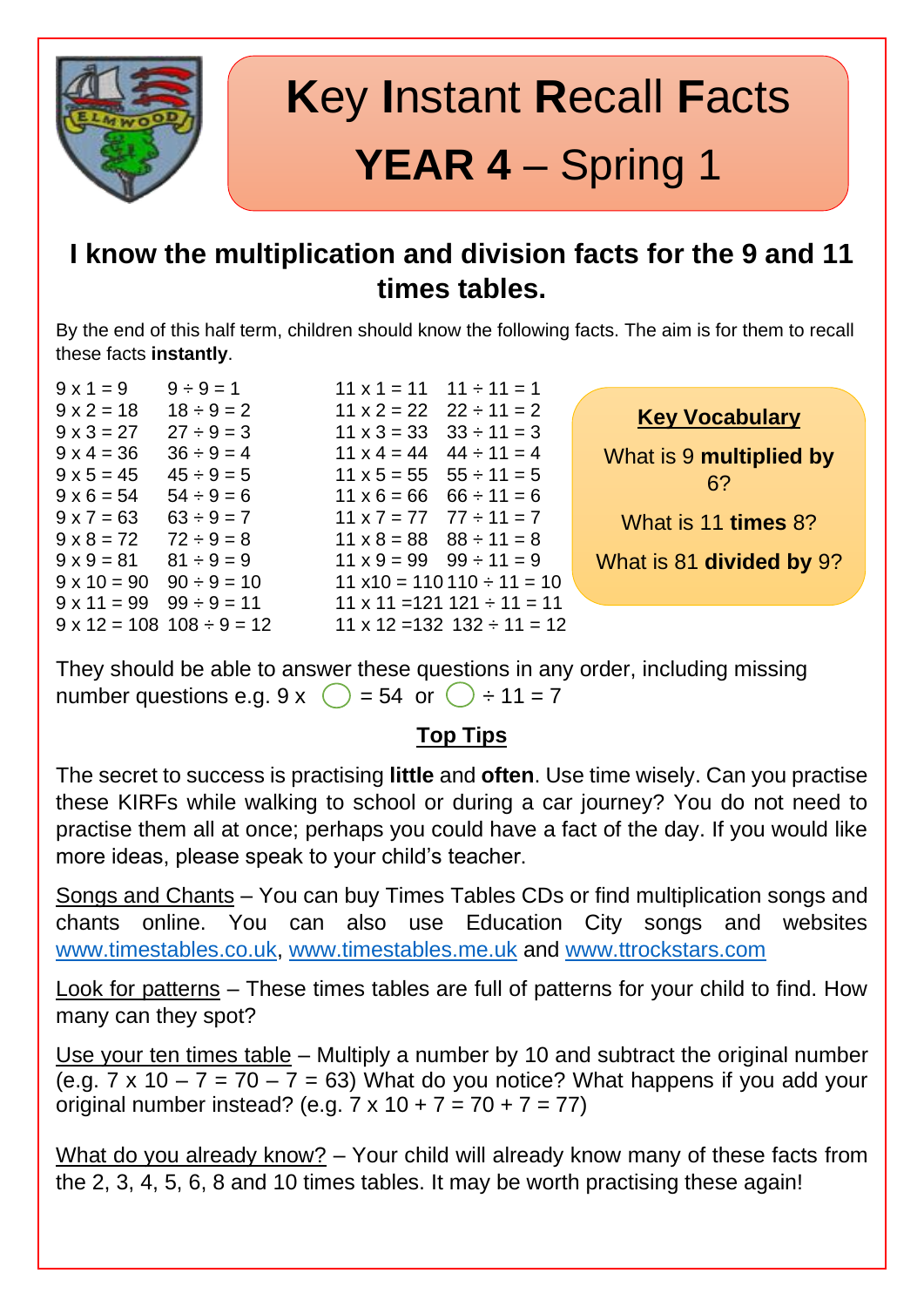

# **K**ey **I**nstant **R**ecall **F**acts **YEAR 4** – Spring 2

### **I know the multiplication and division facts for the 7 times table.**

By the end of this half term, children should know the following facts. The aim is for them to recall these facts **instantly**.

| $7 \times 1 = 7$   | $1 \times 7 = 7$   | $7 \div 7 = 1$   | $7 \div 1 = 7$   |
|--------------------|--------------------|------------------|------------------|
| $7 \times 2 = 14$  | $2 \times 7 = 14$  | $14 \div 7 = 2$  | $14 \div 2 = 7$  |
| $7 \times 3 = 21$  | $3 \times 7 = 21$  | $21 \div 7 = 3$  | $21 \div 3 = 7$  |
| $7 \times 4 = 28$  | $4 \times 7 = 28$  | $28 \div 7 = 4$  | $28 \div 4 = 7$  |
| $7 \times 5 = 35$  | $5 x 7 = 35$       | $35 \div 7 = 5$  | $35 \div 5 = 7$  |
| $7 \times 6 = 42$  | $6 \times 7 = 42$  | $42 \div 7 = 6$  | $42 \div 6 = 7$  |
| $7 \times 7 = 49$  | $7 \times 7 = 49$  | $49 \div 7 = 7$  | $49 \div 7 = 7$  |
| $7 \times 8 = 56$  | $8 \times 7 = 56$  | $56 \div 7 = 8$  | $56 \div 8 = 7$  |
| $7 \times 9 = 63$  | $9 \times 7 = 63$  | $63 \div 7 = 9$  | $63 \div 9 = 7$  |
| $7 \times 10 = 70$ | $10 \times 7 = 70$ | $70 \div 7 = 10$ | $70 \div 10 = 7$ |
| $7 \times 11 = 77$ | $11 \times 7 = 77$ | $77 \div 7 = 11$ | $77 \div 11 = 7$ |
| $7 \times 12 = 84$ | $12 \times 7 = 84$ | $84 \div 7 = 12$ | $84 \div 12 = 7$ |

**Key Vocabulary**

What is 7 **multiplied by** 6?

What is 7 **times** 8?

What is 84 **divided by** 7?

They should be able to answer these questions in any order, including missing number questions e.g.  $7 \times \bigcirc$  = 28 or  $\bigcirc$  ÷ 6 = 7

#### **Top Tips**

The secret to success is practising **little** and **often**. Use time wisely. Can you practise these KIRFs while walking to school or during a car journey? You do not need to practise them all at once; perhaps you could have a fact of the day. If you would like more ideas, please speak to your child's teacher.

Songs and Chants – You can buy Times Tables CDs or find multiplication songs and chants online. You can also use Education City songs and websites [www.timestables.co.uk,](http://www.timestables.co.uk/) [www.timestables.me.uk](http://www.timestables.me.uk/) and [www.ttrockstars.com](http://www.ttrockstars.com/)

Use memory tricks - For those hard-to-remember facts, [www.multiplication.com](http://www.multiplication.com/) has some strange picture stories to help children remember.

WARNING! – When creating fact families, children sometimes get confused by the order of the numbers in the division number sentence. It is tempting to say that the biggest number goes first, but it is more helpful to say that the answer to the multiplication goes first, as this will help your child more in later years when they study fractions, decimals and algebra. E.g.  $7 \times 6 = 42$ . The answer to the multiplication is 42, so  $42 \div 6 = 7$  and  $42 \div 7 = 6$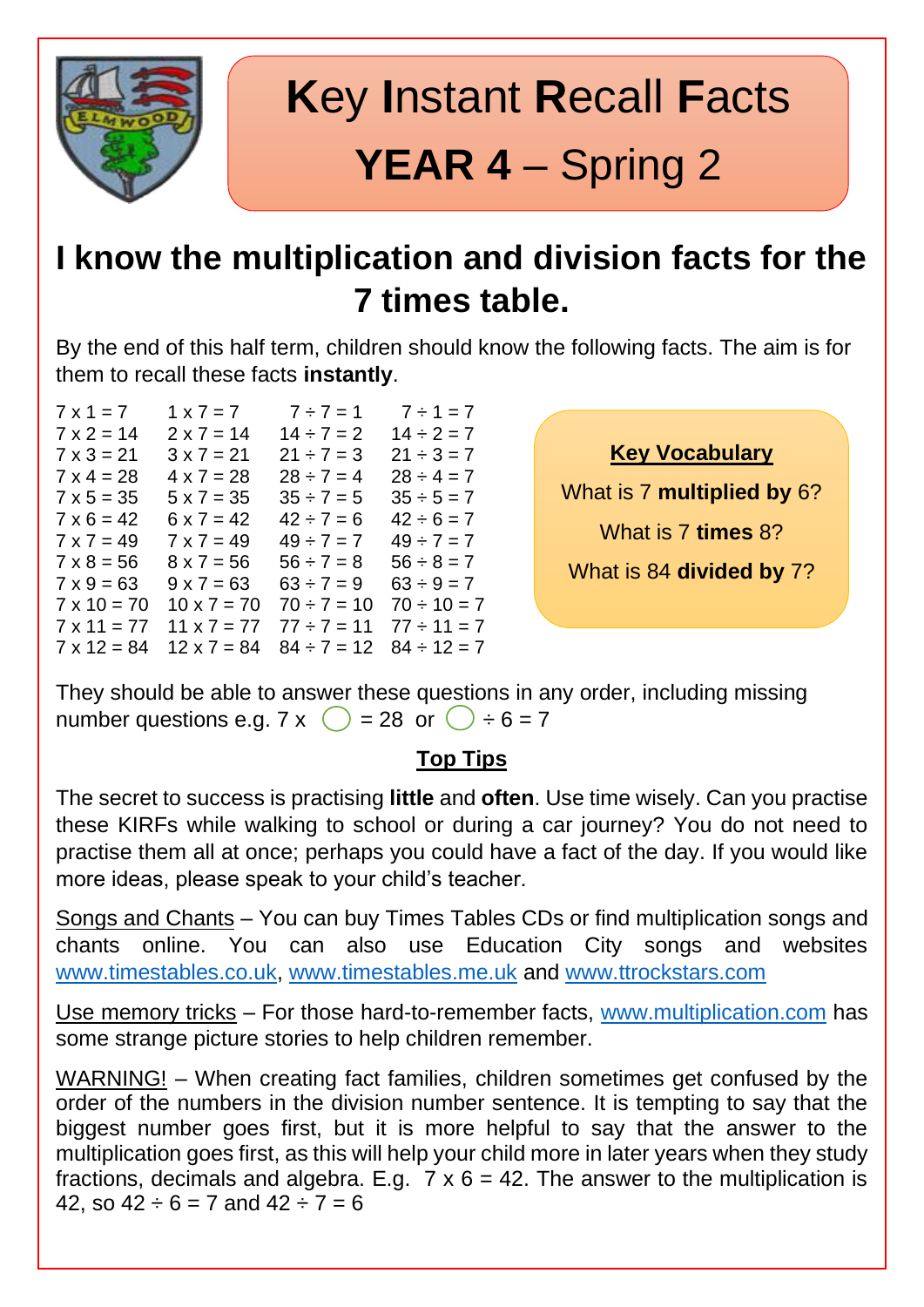

# **K**ey **I**nstant **R**ecall **F**acts **YEAR 4** – Summer 1

### **I can multiply and divide single-digit numbers by 10 and 100.**

By the end of this half term, children should know the following facts. The aim is for them to recall these facts **instantly**.

Fact families:

| $7 \times 10 = 70$   | $30 \times 10 = 300$   | $0.8 \times 10 = 8$ |
|----------------------|------------------------|---------------------|
| $10 \times 7 = 70$   | $10 \times 30 = 300$   | $10 \times 0.8 = 8$ |
| $70 \div 7 = 10$     | $300 \div 30 = 10$     | $8 \div 0.8 = 10$   |
| $70 \div 10 = 7$     | $300 \div 10 = 30$     | $8 \div 10 = 0.8$   |
| $6 \times 100 = 600$ | $40 \times 100 = 4000$ | $0.2 \times 10 = 2$ |
| $100 \times 6 = 600$ | $100 \times 40 = 4000$ | $10 \times 0.2 = 2$ |
| $600 \div 6 = 100$   | $4000 \div 40 = 100$   | $2 \div 0.2 = 10$   |
| $600 \div 100 = 6$   | $4000 \div 100 = 40$   | $2 \div 10 = 0.2$   |

**Key Vocabulary**

What is 5 **multiplied by** 10? What is 10 **times** 0.8? What is 700 **divided by** 70? **Thousands, hundreds, tens, ones, tenths , hundredths**

These are just examples of the facts for this term. They should be able to answer these questions in any order, including missing number questions e.g. 10 x  $\bigcirc$  = 5 or  $( ) \div 10 = 60$ 

#### **Top Tips**

The secret to success is practising **little** and **often**. Use time wisely. Can you practise these KIRFs while walking to school or during a car journey? You do not need to practise them all at once; perhaps you could have a fact of the day. If you would like more ideas, please speak to your child's teacher.

It is tempting to tell children that to multiply by ten or one hundred it is just a case of adding zeroes to the end of a number. This way of thinking, however, can cause problems when they are trying to multiply and divide decimal numbers as the rule does not work for these numbers.

The best way to understand the process for multiplying by ten or one hundred is to show each digit moving in the place value table (place value shift). This rule also works for decimals.